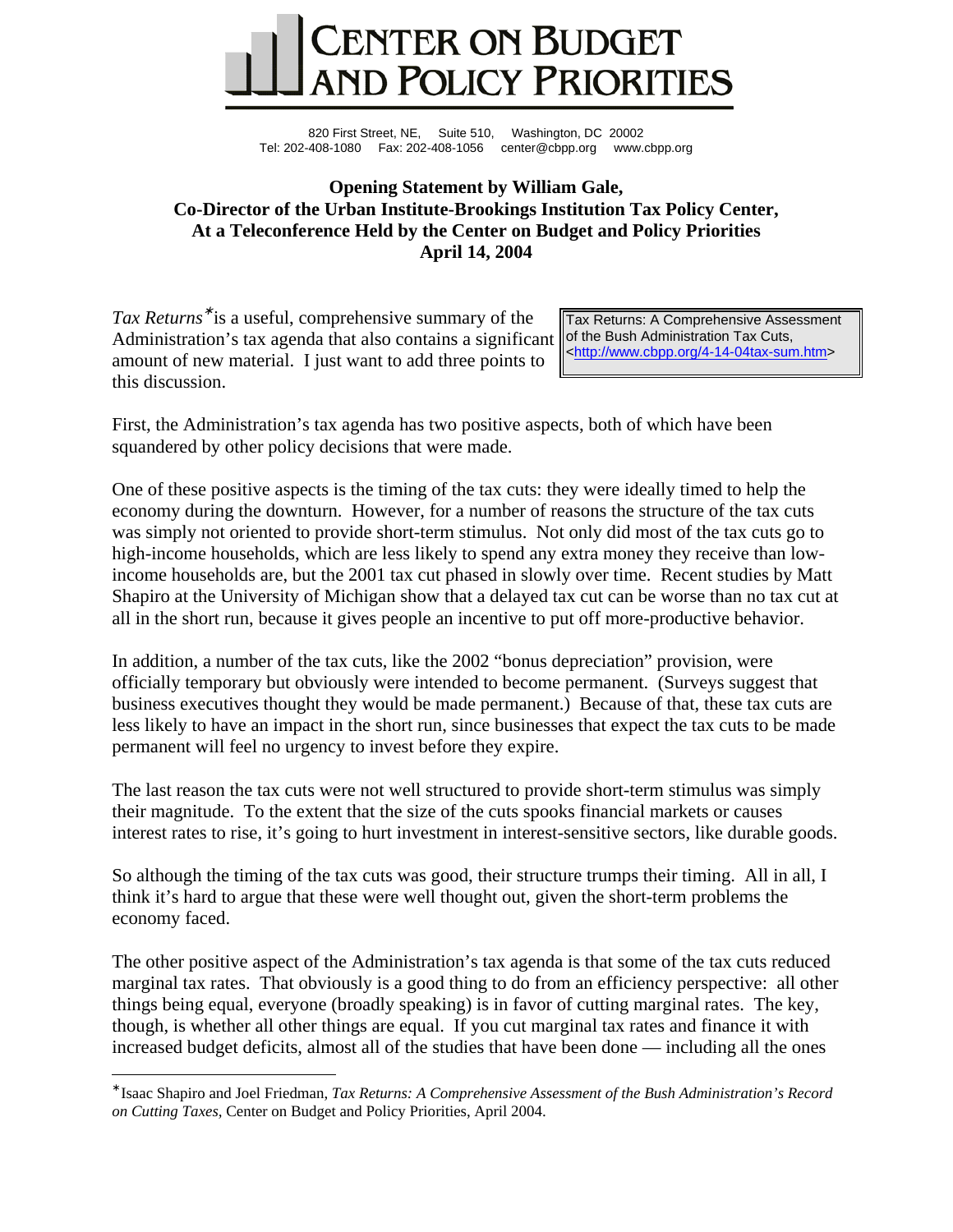by CBO and the Joint Tax Committee and the ones that I and other people have done — suggest that you don't raise economic growth. That's because the negative effects of bigger deficits and lower national saving outweigh the positive effects of lower marginal tax rates, so the overall effect on growth is negative in the long term.

On the other hand, if you finance marginal tax rate cuts by broadening the tax base or with welldesigned spending cuts, you can get an increase in growth. But I think it's fair to say that we're not seeing any base broadening, and we're certainly not seeing spending cuts, much less welldesigned spending cuts. So once again, a positive element of the Administration's tax agenda is trumped, in this case by the fact that the tax cuts weren't financed in a way that produces economic growth.

That's my first broad point: that there are positive aspects to the tax cuts that essentially were squandered. My second broad point concerns what is likely to happen down the road. The key question is whether the tax cuts will be made permanent, and that question immediately brings two other issues to the fore: how to pay for them, and what to do about the Alternative Minimum Tax.

On the issue of paying for the tax cuts, a temporary tax cut might be deficit financed to give the economy a short-run boost, but if you're talking about a permanent tax cut on the order of 2 percent of GDP, you simply have to pay for it, either with other tax increases or with spending cuts. Thus far, the Administration has said nothing about how it would pay for the tax cuts.

As for the Alternative Minimum Tax, by 2009 the AMT will be taking back about a quarter of the tax cuts that have been passed the last few years, and about half of the tax cuts for people in the \$100,000-\$200,000 range. By 2014, the AMT will be taking back 40 percent of the tax cuts and about three-quarters of the tax cuts for people in the \$100,000-\$200,000 range.

So no permanent tax-cut proposal should even be on the table unless we have a way to pay for it and a way to fix the AMT.

In a paper that Peter Orszag and I published about a month ago, we showed what kind of spending cuts it would take to pay for making the tax cuts permanent and fixing the AMT. If you exclude interest payments on the national debt and spending for Social Security, Medicare, Medicaid, defense, and homeland security, you would have to cut all other government spending by *more than half* in 2014 to pay for the tax cuts and AMT reform in that year. We're talking about monumental cuts that, as far as I know, no one on either side of the aisle has supported.

Alternatively, you could raise taxes, but you'd need a 34 percent increase in payroll tax revenues or a more than 100 percent increase in corporate tax revenues to cover those costs.

So it's hard — in fact, it's impossible — to talk about the effects of permanent tax cuts without talking about how to pay for those tax cuts and how to fix the AMT. Every time the President says, "We should make my tax cuts permanent," the first response should be, "How are we going to pay for this and how are we going to fix the AMT in the process?"